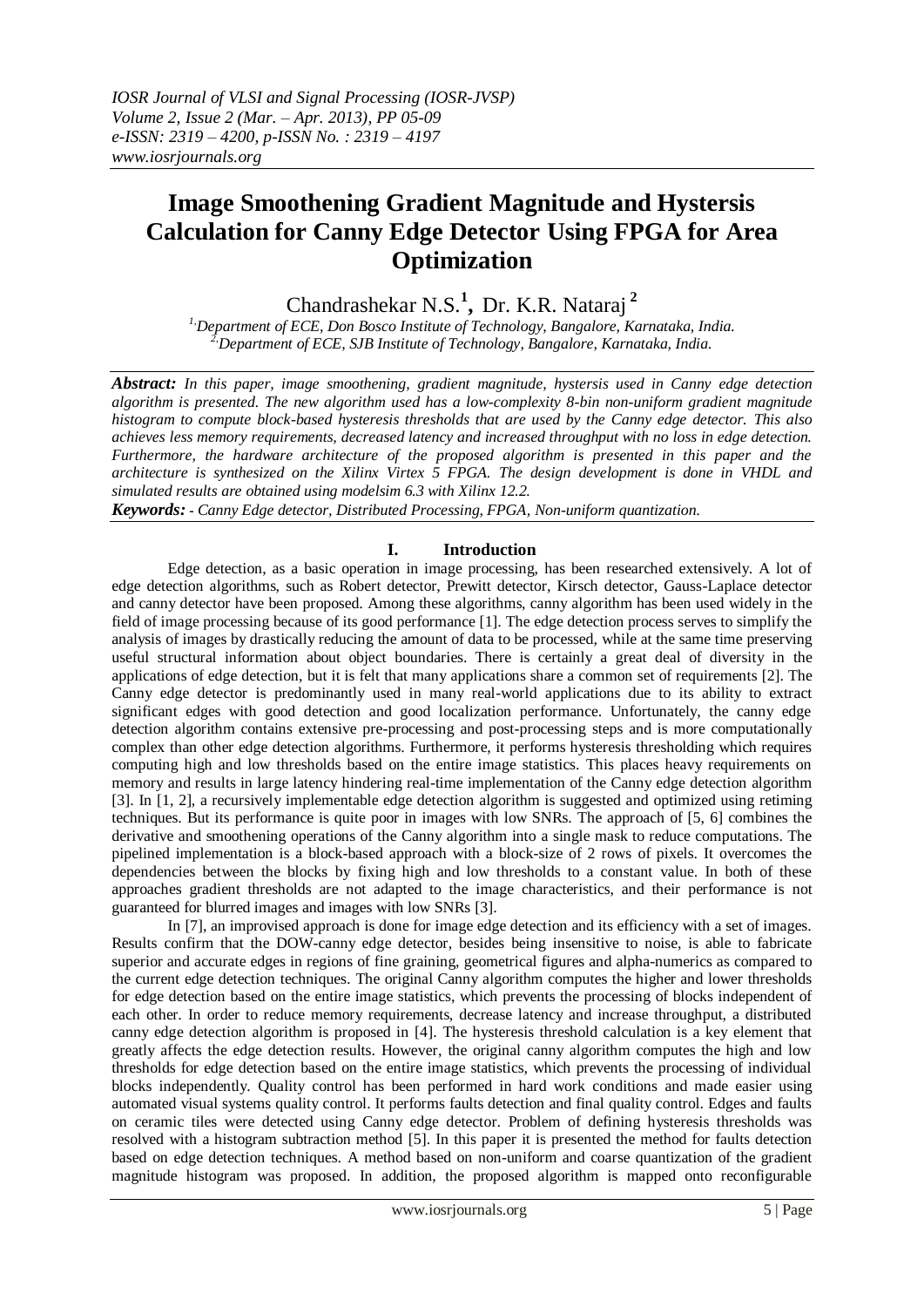hardware architecture. The threshold is calculated using the data of the histogram of gradient magnitude rather than is set manually in a failure-and-try fashion and can give quite good edge detection results without the intervening of an operator.

This paper is organized as follows. Section 2 gives a Brief analysis of the Canny edge detector algorithm. Section 3 presents the implementation of proposed Canny edge detection algorithm. Simulation results are presented in Section 4. A conclusion is given in Section 5.

# **II. ANALYSIS OF CANNY EDGE DETECTOR**

The block diagram of the Canny edge detection algorithm is demonstrated in "Fig." 1. The original canny algorithm [2] consists of the following steps:

- Smoothing the input image by Gaussian mask. The output smoothed image is denoted as  $I(x, y)$ .
- $\triangleright$  Calculating the horizontal gradient G<sub>x</sub>(x, y) and vertical gradient G<sub>y</sub>(x, y) at each pixel location by convolving the image I(x, y) with partial derivatives of a 2D Gaussian function.
- $\triangleright$  Computing the gradient magnitude G(x, y) and direction  $\theta_G(x, y)$  at each pixel location.

$$
|G| = \sqrt{G_x^2 + G_y^2}
$$
 (1)

$$
\theta_{\rm G} = \arctan\left(\rm G_y/\rm G_x\right) \tag{2}
$$

- $\triangleright$  Applying non-maximum suppression (NMS) to thin Edges
- $\triangleright$  Computing the hysteresis high and low thresholds based on the histogram of the magnitudes of the gradients of the entire image.
- $\triangleright$  Performing hysteresis thresholding to determine the edge map.



Fig 1.Block diagram of the Canny edge detection algorithm.

#### **II. IMPLEMENTATION OF THE PROPOSED CANNY EDGE DETECTOR**

In this section, the hardware implementation of proposed canny edge detection algorithm on the Xilinx FPGA is described.

In the proposed architecture, it consists of the following 5 units in "Fig." 2.

- Smoothening unit using Gaussian filter.
- Vertical and horizontal gradient Magnitude calculation unit.
- Directional non-maximum suppression unit.
- High and low threshold Calculation unit.
- Thresholding with hysteresis unit.



Fig. 2: Block diagram of the compute engine.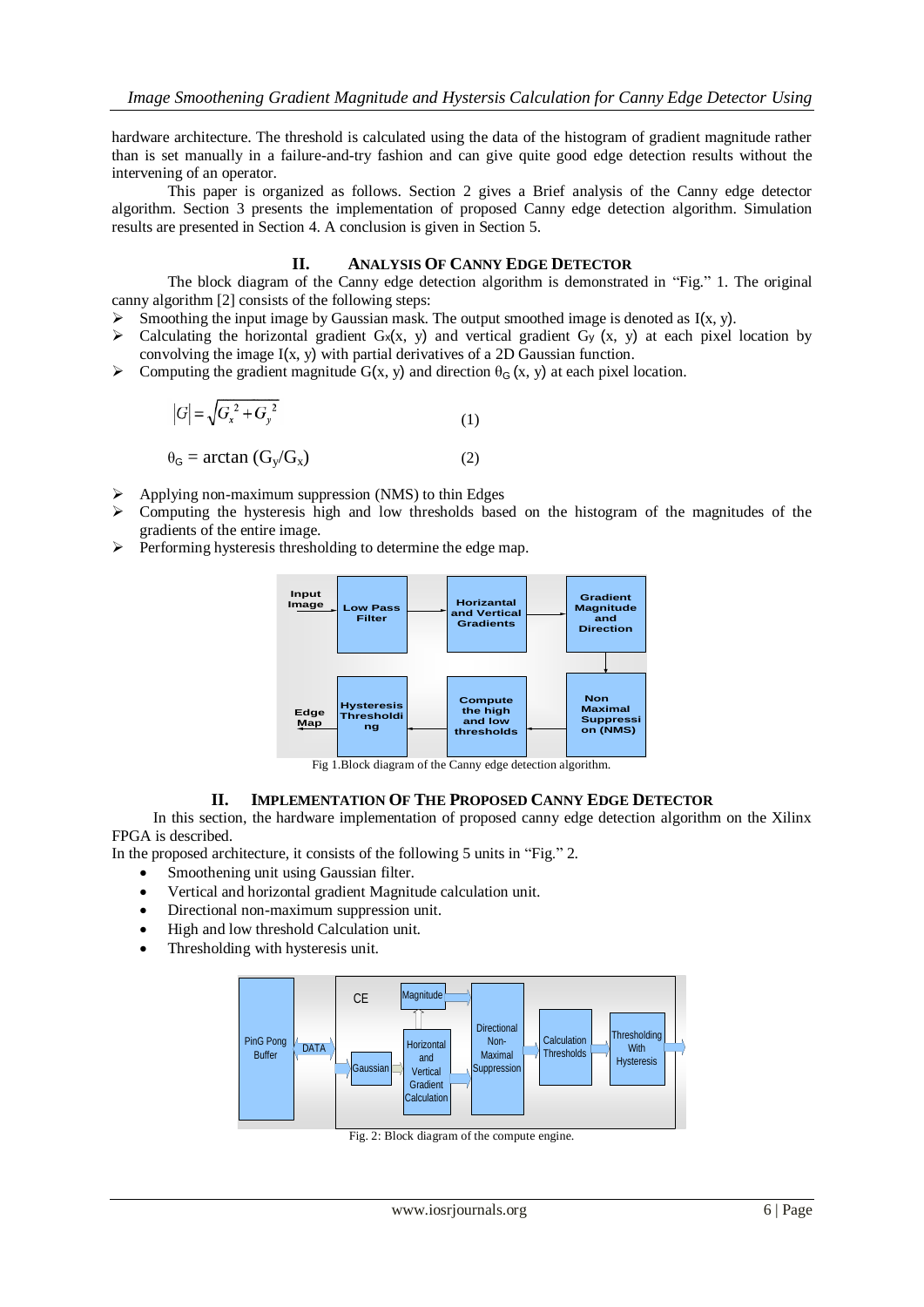# **2.1 Image Smoothening:**

The input image was smoothened using a  $3\times3$  Gaussian mask. The Gaussian filter is separable and, thus, the implementation of the 2-D convolution with the  $3\times3$  Gaussian mask was achieved using row and column 1- D convolutions.

#### **2.2 Gradients and Gradient Magnitude Calculation:**

Calculation of the vertical and horizontal gradients using convolution kernels was done in this stage. The kernels vary in size from  $3 \times 3$  to  $9 \times 9$ , depending on the sharpness of the image. The whole design was pipelined, and thus the output was generated every clock cycle. This was an input to the magnitude calculation unit which computes, at each pixel location, the gradient magnitude from the pixel's horizontal and vertical gradients.

### **2.3 Directional Non Maximum Suppression:**

In order to access all the pixels' gradient magnitudes in the  $3 \times 3$  window at the same time, two FIFO buffers were employed. The horizontal gradient Gx and the vertical gradient Gy control the selector which delivers the gradient magnitude of neighbors along the direction of the gradient, into the arithmetic unit. This arithmetic unit consisted of one divider, two multipliers and one adder, which were implemented using the Xilinx Math Functions IP cores. The output of the arithmetic unit was compared with the gradient magnitude of the center pixel, and the pixel that has no local maximum gradient magnitude was eliminated.

## **2.4 Calculation of the hysteresis thresholds:**

Since the low and high thresholds were calculated based on the gradient histogram, the histogram of the image was computed after it had undergone directional non-maximum suppression. As discussed in Section 2, an 8-step non-uniform quantizer was employed to obtain the discrete histogram for each processed block. The block-based hysteresis thresholds (high threshold ThH and low threshold ThL) were computed.

## **2.5 Thresholding with hysteresis:**

Since, the output of the non maximum suppression unit contains some spurious edges, the method of thresholding with hysteresis was used. Two thresholds, high threshold ThH and low threshold ThL, which were obtained from the threshold calculation unit, were employed. Let  $f(x, y)$  be the image obtained from the non maximum suppression stage,  $f(x, y)$  be the strong edge image and  $f(x, y)$  be the weak edge image.

# **2 SIMULATION RESULTS AND ANALYSIS**

Proposed system is implementation in FPGA using Device Virtex 5 XC5VTX240T and Package FF1759. "Fig." 3(a) shows design utilization summary of Image smoothening (thin blurring) and "Fig." 3(b) and "Fig." 3(c) shows RTL top module schematic and simulation results of Non smoothening (thin blurring) respectively.

| Logic Utilization         | Used  | Available | Utilization |
|---------------------------|-------|-----------|-------------|
| Number of Slice Registers | 8353  | 149760    | 5%          |
| Numbers of Slice LUTs     | 19968 | 149760    | 13%         |
| Number of fully used LUT- | 3242  | 25079     | 12%         |
| FF pairs                  |       |           |             |
| Number of bonded IOBs     | 22    | 680       | 3%          |
| Number of                 | 3     | 32        | 9%          |
| <b>BUFG/BUFGCTRLs</b>     |       |           |             |

Fig.3 (a). Design Summary of Image smoothening (thin bluring) Unit



Fig.3 (b). RTL Top module Schematic of Image smoothening (thin bluring) Unit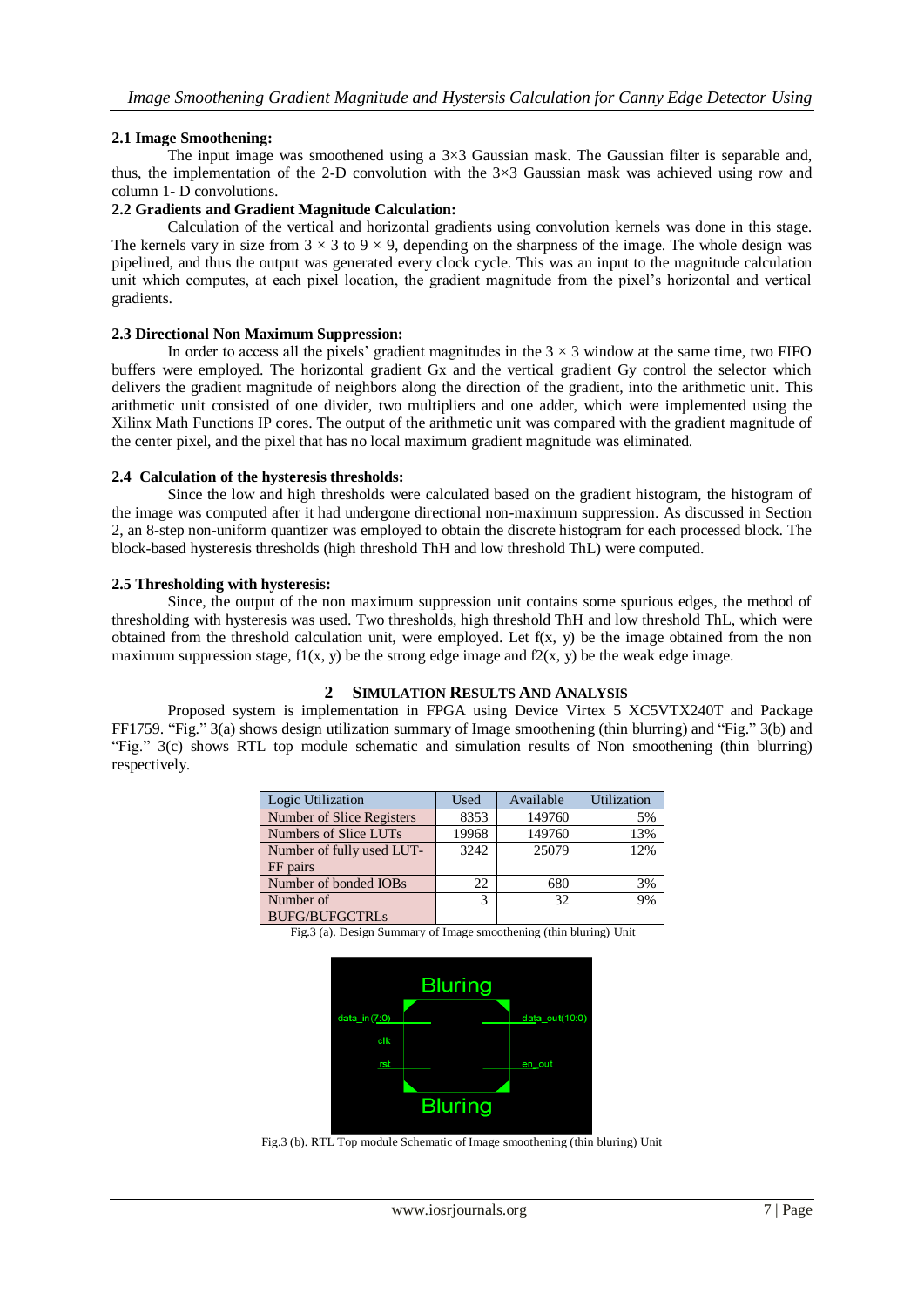

Fig. 3(c). Simulation Results of Image smoothening (thin bluring) Unit

"Fig." 4(a) shows design utilization summary of Gradient phase Unit and "Fig." 4 (b) and "Fig."4(c) shows RTL top module schematic and simulation results of Gradient phase Unit respectively.

| Logic Utilization                    | <b>Used</b>              | Available | <b>Utilization</b> |  |
|--------------------------------------|--------------------------|-----------|--------------------|--|
| <b>Number of Slice Registers</b>     | 11434                    | 149760    | 7%                 |  |
| <b>Numbers of Slice LUTs</b>         | 24093                    | 149760    | 16%                |  |
| Number of fully used LUT-FF<br>pairs | 5120                     | 30407     | 16%                |  |
| Number of bonded IOBs                | 26                       | 680       | 3%                 |  |
| Number of BUFG/BUFGCTRLs             | 3                        | 32        | 9%                 |  |
| Number of DSP48Es                    | $\overline{\mathcal{L}}$ | 96        | 2%                 |  |

Fig.4 (a). Design Summary of Gradient phase Unit.



Fig.4 (b) RTL Top module Schematic of Gradient phase Unit



Fig. 4(c). Simulation Results of Gradient phase Unit

"Fig." 5(a) shows design utilization summary of Hysteresis Unit and "Fig." 5(b) and "Fig." 5(c) shows RTL top module schematic and simulation results of Hysteresis Unit respectively.